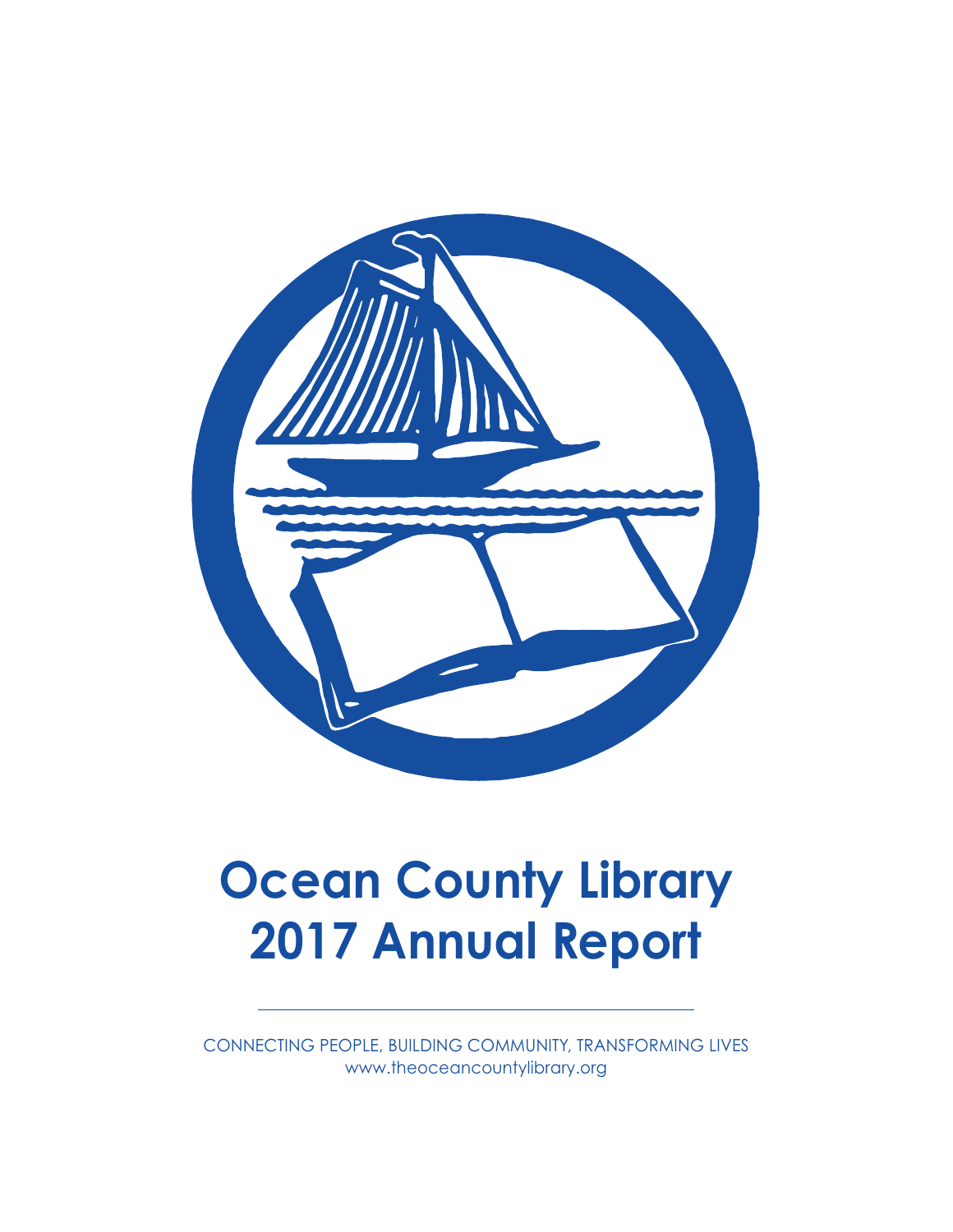**Ocean County Library 2017 Annual Report** CONNECTING PEOPLE, BUILDING COMMUNITY, TRANSFORMING LIVES • www.theoceancountylibrary.org

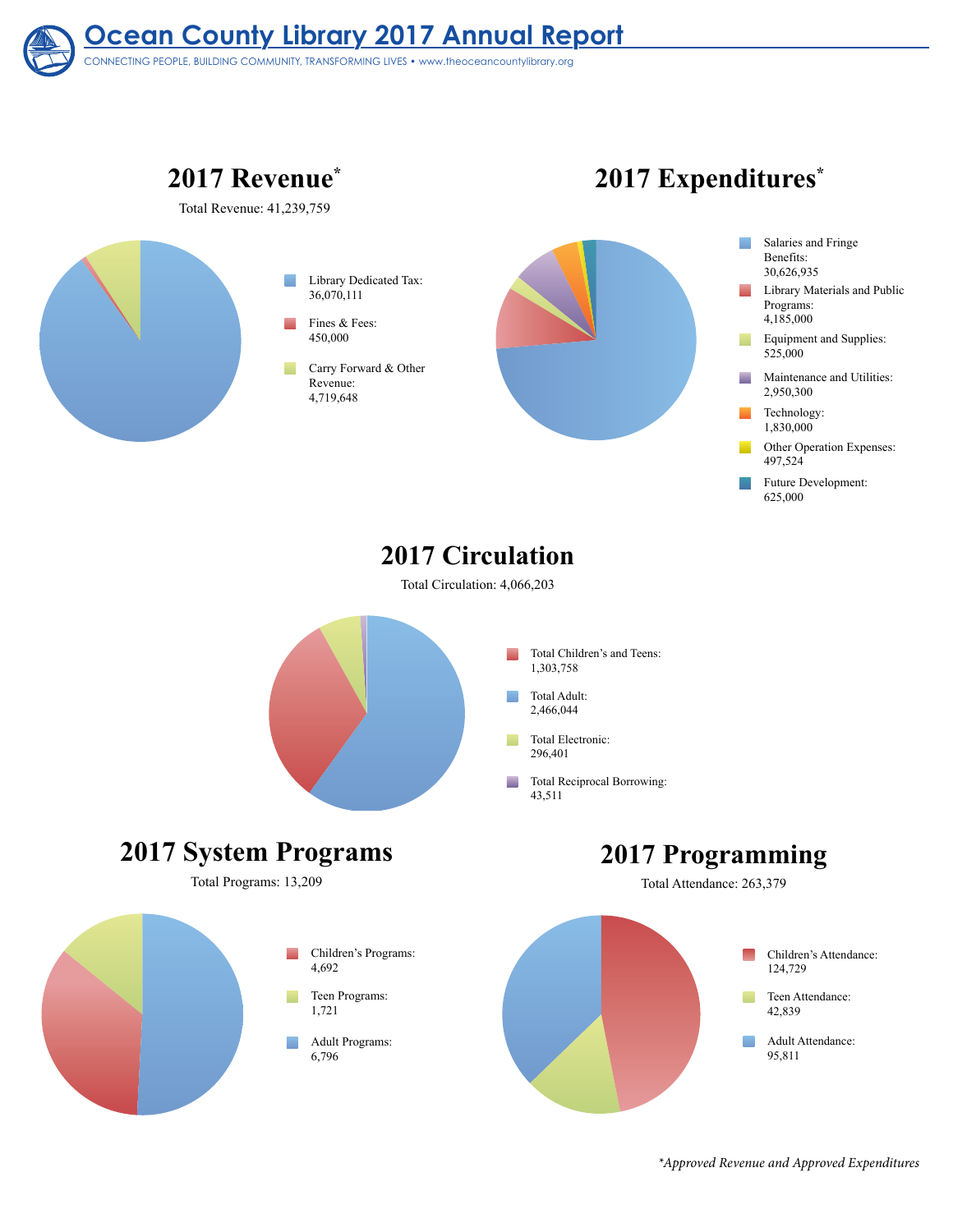

# **Ocean County Library 2017 Annual Report**

CONNECTING PEOPLE, BUILDING COMMUNITY, TRANSFORMING LIVES • www.theoceancountylibrary.org

#### **OCEAN COUNTY LIBRARY COMMISSION**

#### **Statement of Revenues, Expenditures, and Changes in Fund Balances - Regulatory Basis For the year ended December 31, 2017 (With comparative totals for December 31, 2016) (A Component Unit of the County of Ocean, State of New Jersey)**

|                                      | General<br>(Unreserved)<br>Fund | General<br>(Reserved)<br>Fund | 2017<br>Total    | 2016<br>Total<br>(Memorandum<br>Only) |
|--------------------------------------|---------------------------------|-------------------------------|------------------|---------------------------------------|
| Revenues:                            |                                 |                               |                  |                                       |
| Per capita aid                       | \$                              | \$<br>249,449                 | \$<br>249,449    | \$<br>250,342                         |
| Dedicated tax                        | 36,070,110                      |                               | 36,070,110       | 35,158,260                            |
| Fines and fees                       | 530,311                         |                               | 530,311          | 469,931                               |
| Added assessment tax                 | 288,020                         |                               | 288,020          | 287,709                               |
| Copier fees                          | 44,259                          |                               | 44,259           | 44,776                                |
| Automation                           |                                 | 5,987                         | 5,987            |                                       |
| Grant revenue                        |                                 | 37,122                        | 37,122           | 41,275                                |
| Donations                            |                                 | 47,394                        | 47,394           | 48,860                                |
| Appropriation reserves               |                                 | 2,228,916                     | 2,228,916        | 2,411,173                             |
| Building improvement                 |                                 | 53,734                        | 53,734           | 587,594                               |
| Miscellaneous                        | 167,277                         | 747                           | 168,024          | 191,773                               |
| Total revenues                       | 37,099,977                      | 2,623,349                     | 39,723,326       | 39,491,693                            |
| Expenditures:                        |                                 |                               |                  |                                       |
| Salaries                             | 17,798,577                      |                               | 17,798,577       | 17,080,690                            |
| Fringe benefits                      | 9,314,288                       | 636,999                       | 9,951,287        | 9,600,952                             |
| Automation                           |                                 | 5,987                         | 5,987            | 50,210                                |
| Materials                            | 3,294,160                       | 451,180                       | 3,745,340        | 4,085,984                             |
| Programs and public relations        | 145,241                         | 27,536                        | 172,777          | 196,204                               |
| Professional expenses and seminars   | 55,456                          | 5,773                         | 61,229           | 57,032                                |
| Professional services                | 208,143                         | 16,643                        | 224,786          | 214,450                               |
| Administrative services              | 53,406                          | 3,657                         | 57,063           | 62,319                                |
| Equipment                            | 155,781                         | 2,726                         | 158,507          | 109,032                               |
| Supplies                             | 276,623                         | 22,104                        | 298,727          | 266,758                               |
| Maintenance - buildings and grounds  | 1,025,699                       | 97,105                        | 1,122,804        | 1,033,958                             |
| Maintenance - equipment and vehicles | 127,398                         | 4,826                         | 132,224          | 135,798                               |
| Utilities                            | 901,117                         | 206,344                       | 1,107,461        | 1,026,361                             |
| Technology                           | 1,408,892                       | 448,848                       | 1,857,740        | 1,605,261                             |
| Building improvement fund            |                                 | 131,605                       | 131,605          | 519,936                               |
| Brick expansion                      |                                 | 6,822                         | 6,822            | 48,642                                |
| Transfer to appropriation reserves   | 2,228,916                       |                               | 2,228,916        | 2,411,173                             |
| Total expenditures                   | 36,993,697                      | 2,068,155                     | 39,061,852       | 38,504,760                            |
| Excess revenues over expenditures    | 106,280                         | 555,194                       | 661,474          | 986,933                               |
| Fund balance, January 1              | 6,886,750                       | 5,297,384                     | 12,184,134       | 11,197,201                            |
| Transfers to unreserved funds        | 820,335                         | (820, 335)                    |                  |                                       |
| Transfers to reserved funds          | (140,000)                       | 140,000                       |                  |                                       |
| Fund balance, December 31            | 7,673,365<br>\$                 | \$<br>5,172,243               | \$<br>12,845,608 | $\mathbb{S}$<br>12,184,134            |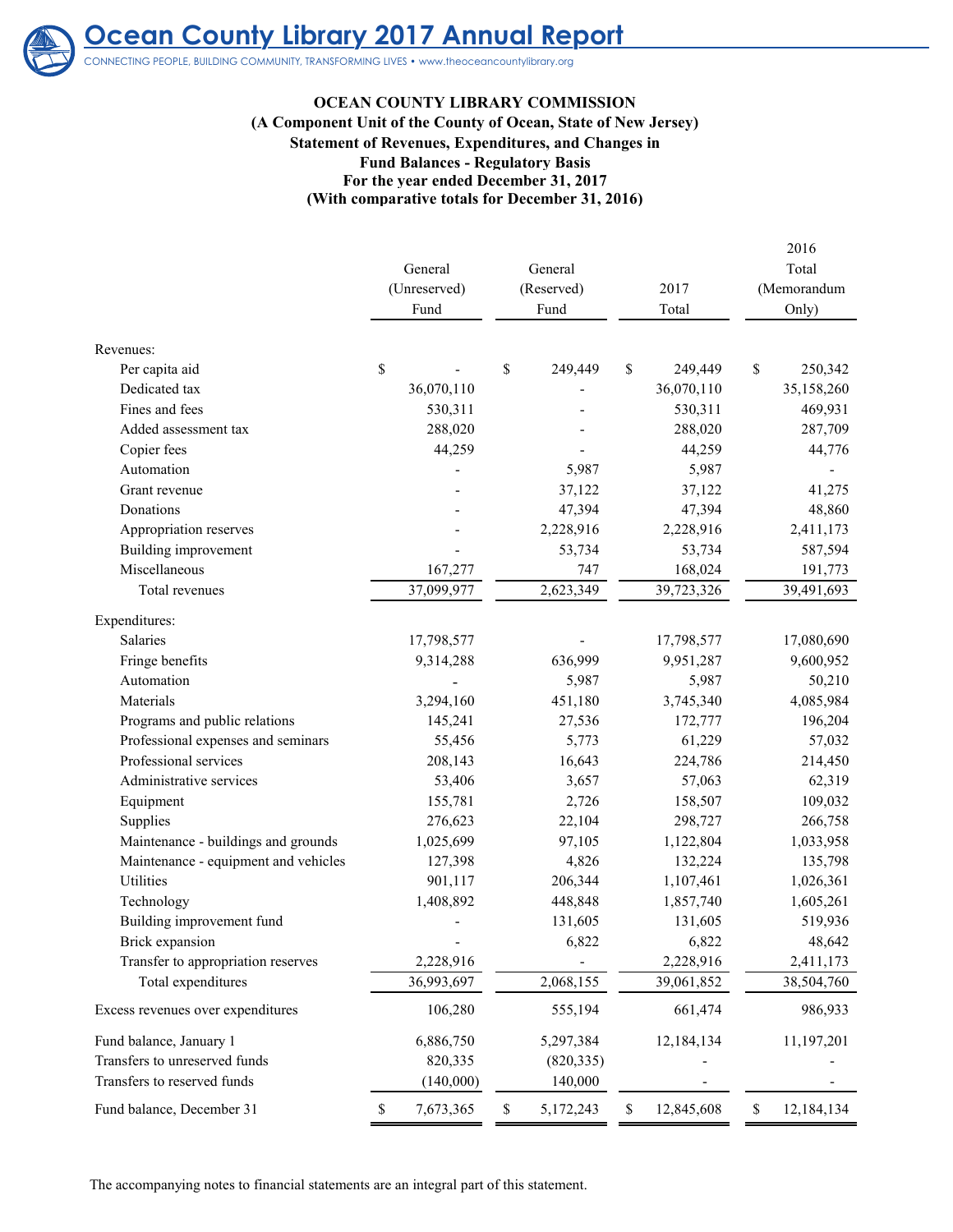

#### *Donations*

Ana & Carl Giordaino Anthony Horan Better World Books Brick Township Planning Board Deirdre Gorman Dorian Jakubek Dorothy & David Warren Eileen Russick Elsbeth Rhody Emilie K. Gay Frank & Sarah Wells Friends of the Barnegat Library Friends of the Beachwood Library Friends of the Berkeley Library Friends of the Brick Library Friends of the Island Library Friends of the Jackson Branch of OCL Friends of the Lacey Library Friends of the Little Egg Harbor Branch Friends of the Manchester Branch Friends of the Ocean County Library - Toms River Branch Friends of the Plumsted Library Friends of the Point Pleasant Beach Branch Friends of the Point Pleasant Borough Library Friends of the Upper Shores Branch Friends of the Waretown Library Garden Club of Long Beach Island Greenbriar Oceanaire Women's Club Harold & Irene Sargeant Harry M. Shallcross Harvey & Ethel Horner Italian Cultural Society of LBI James and Linda Dallas Jean Hecht and the Hecht Family Foundation Joanne Nawrocki Joel & Meredith Atkison Joseph and Frances Kosa

Jovina Mintz Judith & Anthony Macaluso Kathleen P. Nolan Kiwanis Club of LBI Kostiha Family Lee Wonderlich Leisure Knoll Book Discussion Group Leisure Village West Service Club Lesley Taylor Linda Zielko Maria Gagliotia Martin Franz Michael & Carol Longo Mirage II Book Club Monika Sisbarro Nancy O'Neil Nechama Klein New York Community Bank Ocean Acres Civic Association Ocean County Genealogical Society Purrell E. Rowe's Golf Friends Renzulli Charitable Trust Reserve Women's Group Richard & Donna Wilson Robert & Barbara Betz Scott & Will Rowe Sherida T. White Sue and Robert Hankins Susan & Paul Griffin Toms River Board of Education Toms River Police Foundation Tuckerton Library Association V. Lynn Lenox Van & Nancy Worthington Vinnie Berman Wintrode Family Foundation

## *Grants*

- Career Connections Grant; NJ Department of Labor & Workforce Development
- ESL Studies; OceanFirst Foundation
- OceanFirst Arts & Cultural Foundation Grant
- Powering Up: Library Charging Stations; LibraryLinkNJ
- To Lacey Branch Special Needs Programming; Kearny Bank Foundation
- Ocean County Trafficking Awareness Program; Ocean County Human Services Advisory Council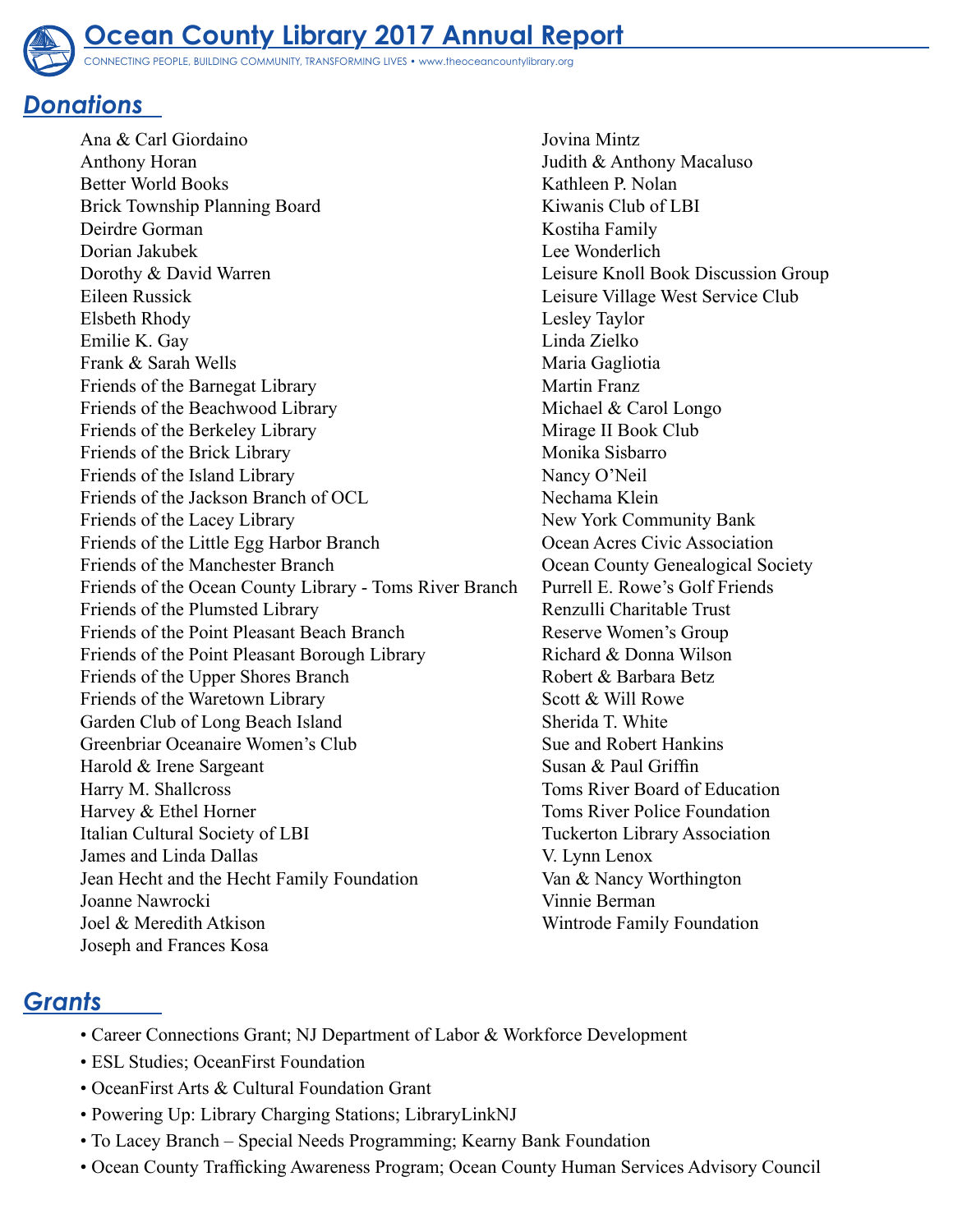

CONNECTING PEOPLE, BUILDING COMMUNITY, TRANSFORMING LIVES • www.theoceancountylibrary.org

## *Community Partners*

AARP Tax-Aide Foundation Alzheimer's Association Alzheimer's New Jersey American Red Cross Antrim Elementary School, Point Pleasant Beach ARC of Ocean County Association Against Drugs and Alcohol (AADA) Barnabas Health Institute for Prevention's DART Coalition Barnegat School District Barnegat Township Barnes and Noble Bayview Park in Long Beach Township Beachwood Nursery School Big Brothers and Sisters of Ocean County Boy Scouts of America, jersey Shore Council Brick Township Public School District Career Connections Community Services Inc. of Ocean County Cornerstones of Lacey Daughters of the American Revolution Double Trouble Village State Historic Site Downtown Toms River Farmers Market East Coast Escape Room LLC Easter Seals Ethel Jacobsen School Fairways at Lake Ridge Faith Lutheran Church Faith Lutheran Preschool Findaway World Franklin Institute Fulfill of Monmouth & Ocean Counties Garden Club of LBI Garden State Community Bank Gateway Goddard School Holman Elementary School, Jackson Hope Shed Light Horizon Speakers' Bureau Hugh J. Boyd Elementary School, Seaside Heights Italian Cultural Society of Long Beach island Jackson Academy Child Care Center

Jackson Kiwanis Jay & Linda Grunin Foundation Joint Base McGuire-Dix-Lakehurst KearnyBank Foundation Kiwanis Club of Long Beach Island Kiwanis of Long Beach island Lacey Recreation Department Lakewood Public School District Lavallette Municipal Alliance Long Beach Island Grade School Mama's-gona Rescue Manchester Public School District Memorial Middle School Mental Health Awareness Committee of Ocean County MOMS Club of New Egypt Monmouth University Municipal Alliance Committee of Eagleswood, Little Egg Harbor and Tuckerton NAACP National Alliance on Mental Illness NEA Big Read New Egypt Animals & Gardens New Egypt Fire Company New Egypt School District New Jersey Historical Commission New Jersey Department of Children and Families New Jersey Dept. of Labor and Workforce Development New Jersey State Archives New Jersey State Museum New Jersey Youth Services Network NJ Coalition Against Human Trafficking NJ Council for the Humanities Horizon Speaker's Bureau NJ Division of Consumer Affairs NJ Division of Vocational Rehabilitation NJ Institute of Technology NJ Sea Grant Consortium NJ Theater Alliance Ocean Academy Ocean County Council for Young Children Ocean County Cultural and Heritage Commission Ocean County Department of Human Services